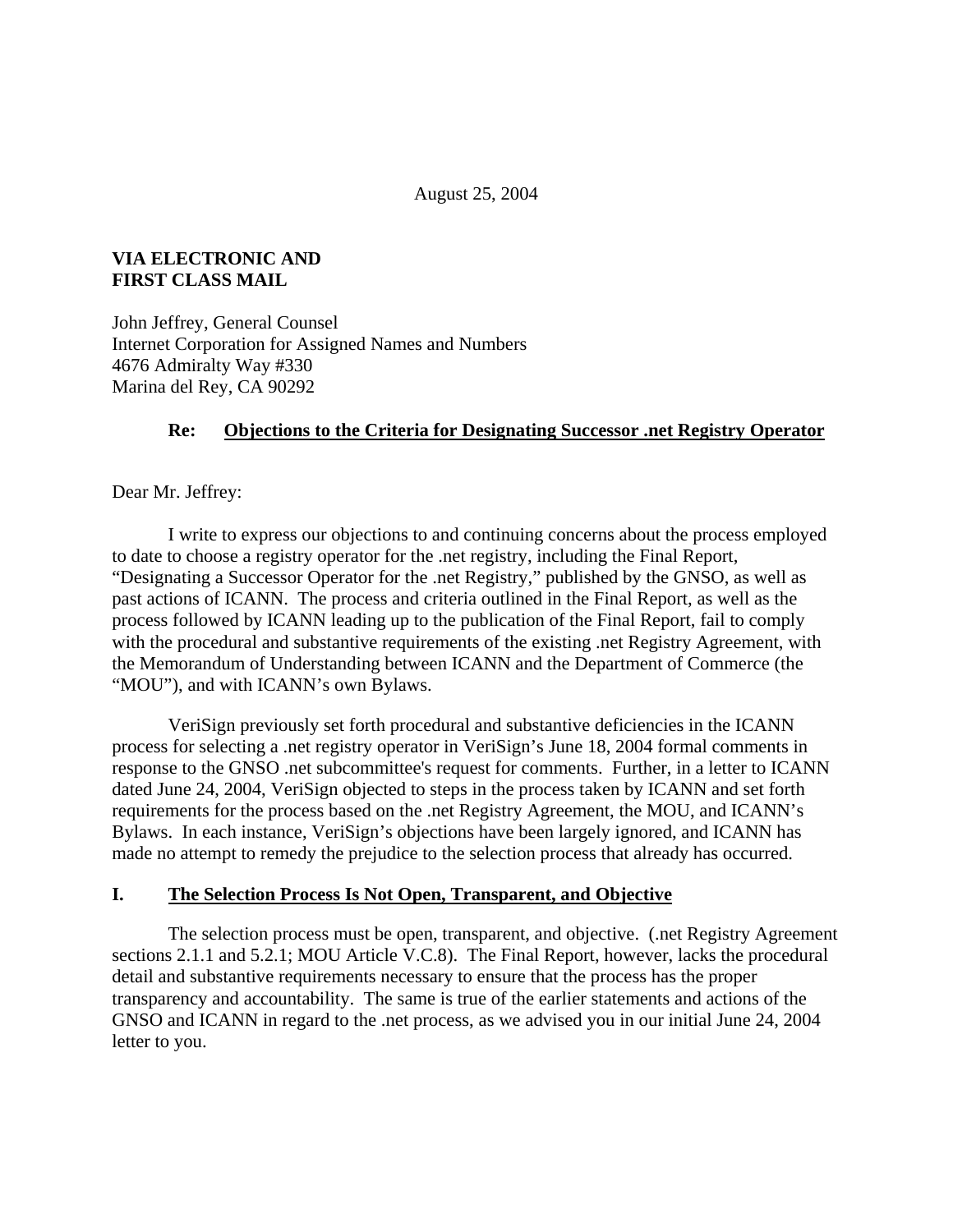#### **A. Lack of Detailed, Clear, and Objective Evaluation Criteria**

The report describes itself as taking a "characteristic broad approach." Rather than articulating detailed, clear, and objective evaluation criteria with relevant subfactors under each criterion, the report instead articulates "broad criteria" whose specification and implementation is left to others. Vague criteria, such as "maintain .net registry functions in an efficient and reliable manner," fail to meaningfully inform participants of the standards against which their proposals will be measured. Vague evaluation criteria undermine fair and open competition, and promote arbitrary decision making.

#### **B. Lack of a Defined Scoring Method**

The Final Report identifies absolute and relative criteria to assess registry operator proposals. But the Report lacks a defined numerical scoring method to be used to rate each proposal against ICANN's requirements and against each other. The Report also lacks clearly defined evaluation process to ensure that the evaluation criteria, associated subfactors, and scores for each bidder are fairly applied through a transparent, fair and objective process. Without a defined scoring method, the assessment of each proposal's satisfaction of the criteria is too subjective

Furthermore, the scoring methodology must convey detailed information that fully explains the basis for each evaluator's rating. The scores for each bidder and each bidder's relative scores should be provided to all bidders upon the decision of the bid. In addition, it must be possible for all bidders to earn a perfect score under the scoring system and for each category (i.e., for each criterion, no bidder automatically loses points prior to the objective application of the scoring system to that criterion).

#### **II. The Selection Process Fails to Ensure the Continued Stability of Internet**

The selection process must recognize criteria relating to the stability of the Internet as the most important evaluation criteria. Section 5.2.4 of the .net Registry Agreement provides that in selecting the successor Registry Operator, ICANN shall take into account all factors relevant to "the stability of the Internet . . . including without limitation: functional capabilities and performance specifications proposed by the eligible party for its operation of the registry, the relevant experience of the party, and the demonstrated ability of the party to manage domain name or similar databases at the required scale."

# **A. Lack of Requisite Absolute Criteria**

ICANN must make an affirmative determination, based on objective, reliable information, that registry operator offerors are responsible. In its June 18, 2004 comments to the GNSO .net subcommittee, VeriSign recommended that the minimum ("absolute") criteria should include (as more fully described in Appendix A to those comments): 1) Internet stability; 2) Stability of Resolution System; 3) Scale of Resolution System; 4) Stability of Registration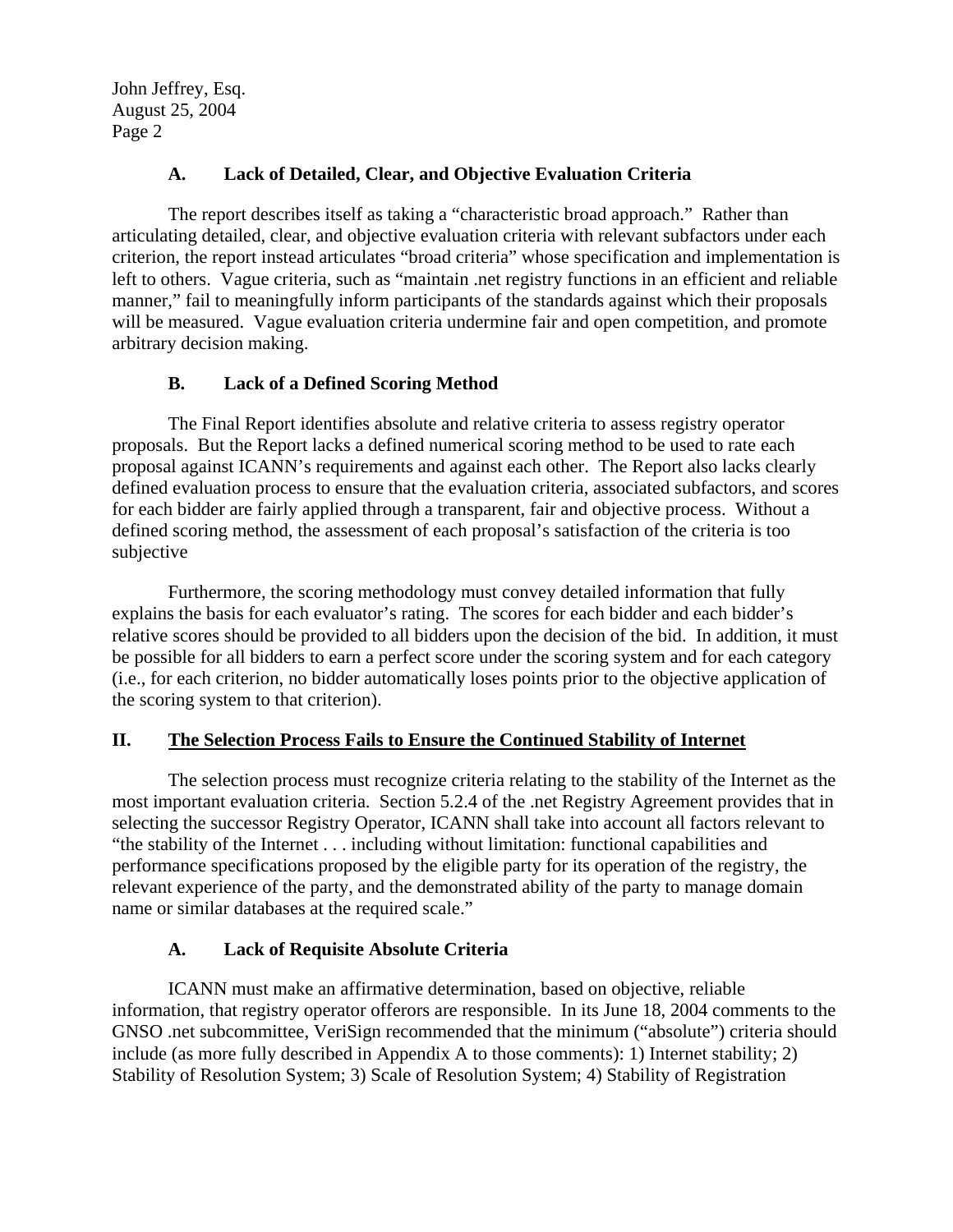System; 5) Scale of Registration Systems; 6) Security of Infrastructure; 7) Operational Expertise; 8) Track Record; 9) Demonstrated Commitment to Performance; 10) Migration Plan; 11) Standards Compliance; 12) Support of New and Emerging Technologies; 13) Network Coverage/ Geographic Footprint; 14) Customer Service; 15) Feature Functionality; 16) Track Record of Opening New/Underserved Markets; and 17) Financial Stability. However, the Final Report relegates some of these to lower-weighted relative criteria and omits others altogether.

Furthermore, because of the high level of importance of each of these four items, stability, security, technical and financial competence, each one of these criteria should be considered as a separate subcategory for evaluation purposes. And specific minimum measures of performance must be required along with objective evidence demonstrating the experience, the expertise, and the resources to meet the minimum measures. Minimum performance measures are spelled out in Appendix A to VeriSign's June  $18<sup>th</sup>$  comments.

Any of the bidder's proposals, as required by an RFP, should objectively demonstrate that minimum performance standards can be achieved in all four of these criteria. The concern, of course, is that, in an attempt to win a bid, performance can be subjectively described without any demonstration of real performance capabilities. Historically, .net has been used by Internet infrastructure providers, and contains large numbers of domain name registrations associated with name servers that are critical for the operation of the Internet. Some of the world's largest ISPs as well as many other TLDs rely on name servers with .net names. Because of the critical nature of the .net TLD, evaluators should verify the bidders' ability to fully satisfy objective requirements through further investigation and testing. This is consistent with the requirement in Section 5.2.4 of the .net registry agreement that ICANN select a party that has "demonstrated ability … to manage domain name or similar databases at the required scale."

An on-site audit should be performed and prior performance of similarly sized directories should be evaluated by an independent, technically qualified firm for any finalists in the bidding process. This verification is critical to ensure that .net maintains current operating functionality.

These are common procedures in a complex selection process such as this one. They are especially necessary here due to the important role of the .net registry for the stability of the DNS. Requiring anything less than the procedures proposed here, would impact the accountability of the parties bidding for .net; limit the openness, transparency and accountability of the decision-making process; and risk the stability of the Internet.

#### **B. Improperly Weighted Absolute Criteria**

The Final Report notes that once the absolute criteria are met, the relative criteria "become relevant … and are proposed as a basis for comparison and evaluation of competing applications." However, the degree to which a bidder exceeds the absolute criteria must be taken into account in the subsequent evaluation of the relative criteria. That is to say, the absolute criteria establish the baseline for competing bidders. If one bidder far exceeds the baseline, according to the identified performance metrics, that bidder's "score" on absolute criteria should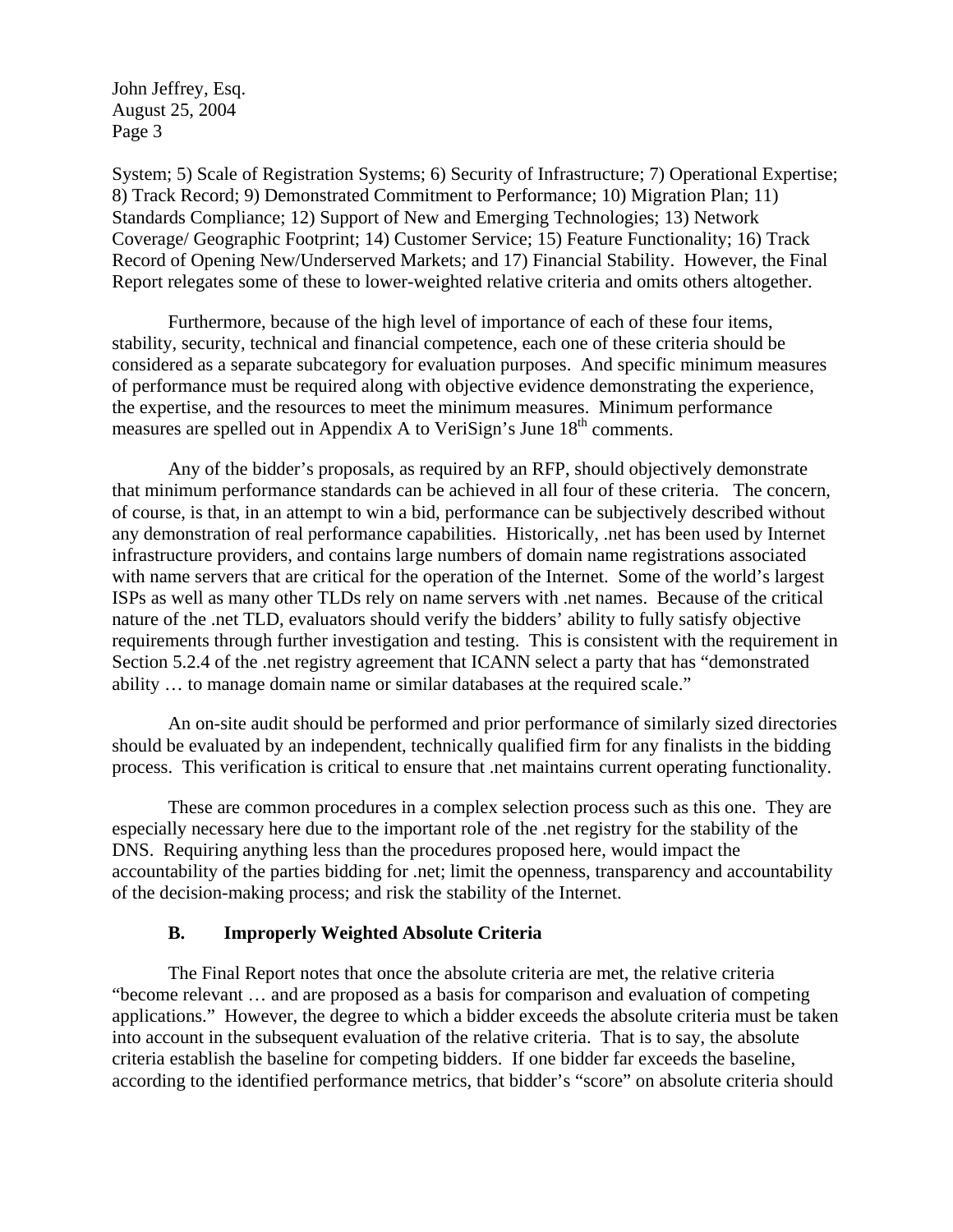be factored into the bidder's overall performance in the relative criteria evaluation. Otherwise, all bidders who move on to the relative criteria evaluation will be incorrectly treated as capable of delivering identical levels of performance.

#### **C. Improperly Weighted Relative Criteria**

The Final Report states that the relative criteria are listed with the highest weight at the top of the list. But it weighs criteria related to the promotion of competition above relative criteria relating to stability, security, technical and financial competence.

Performance measurements in this category should be the most heavily weighted of all the relative criteria. Any other relative criteria would be of little or no consequence to the operation of .net, if the stability of the registry or security of the operating system were compromised, if technical qualifications are sub-par, or if the registry operator cannot provide the financial resources to provide service at the scale necessary to accommodate ongoing growth of the TLD.

The criteria must be weighted properly to reflect the importance of "relative criteria related to stability, security, technical and financial competence." Any other approach would require making one of the following incorrect assumptions: 1) all bidders are able to demonstrate the competence to deliver identical levels of stability, security, technical and financial competence; or 2) the variations in bidders' competence levels in these four areas are insignificant with regard to the .net registry operator selection. These assumptions would be unrealistic and adopting such an approach would prejudice the ability of this process to select an operator best able to preserve the stability of the registry.

Under "relative criteria," demonstrated capabilities to achieve performance levels at or beyond the minimum should be compared and evaluated for all bidders who satisfy the "absolute criteria," with the goal to ensure the selected registry operator has the highest levels of expertise, resources, experience and plan to maintain exemplary performance in the near and long-term. This should include, among others, resolution availability, response times, packet loss statistics, registration system availability, and operational performance statistics.

Due to the importance of the .net registry to the stability of the DNS, only a bidder who has maintained a substantial registry operation will be able to produce a reasonably supported and reliable record sufficient to establish that it can in fact fulfill these important requirements. At a minimum, any bidder without such a record of proven success at operating a registry must be required to produce other compelling evidence, based on a proven track record, of its ability to fulfill these critical requirements and must be subjected to an in-depth investigation prior to any transition being made in the operation of the .net registry.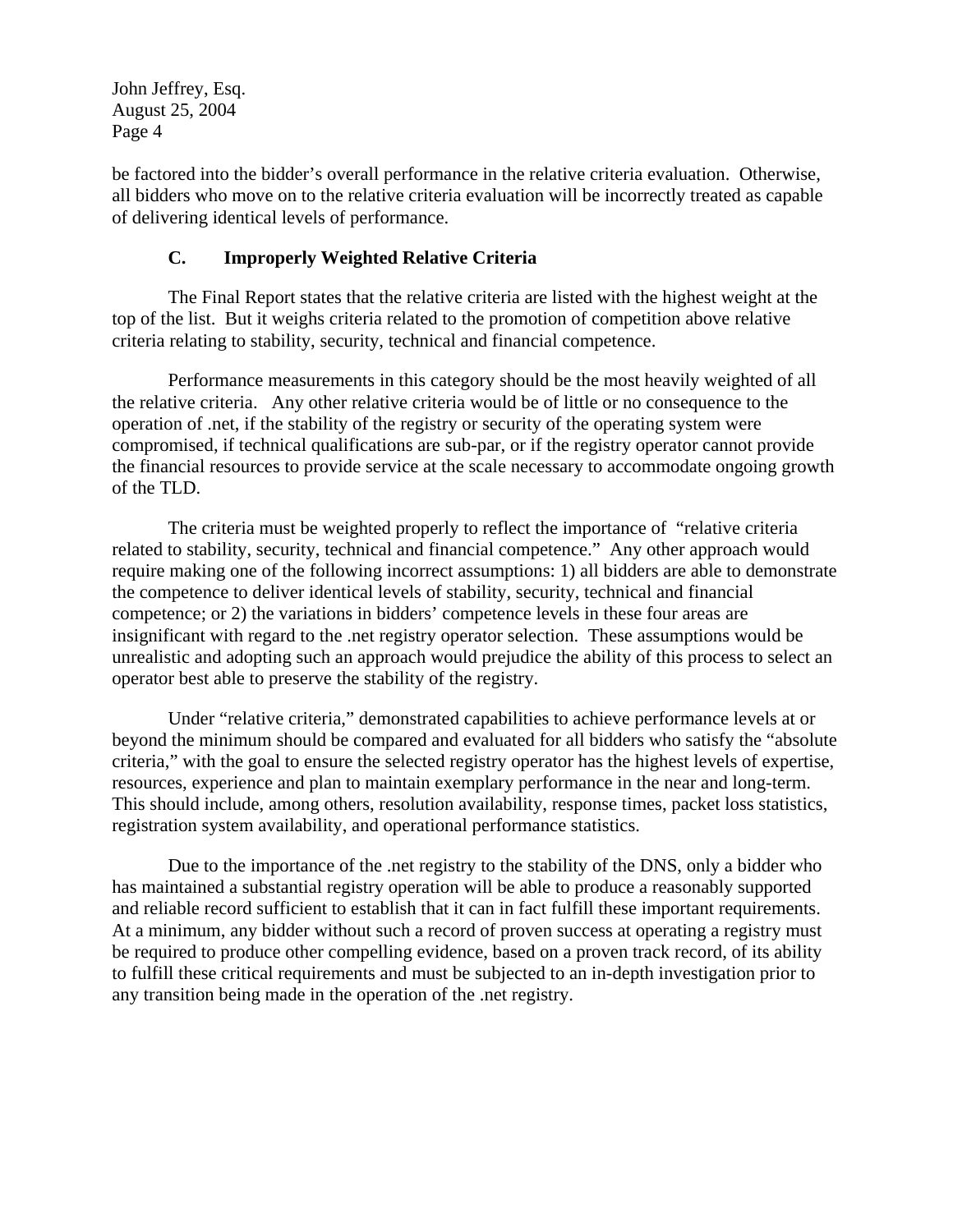## **III. The Selection Process Improperly Disadvantages VeriSign**

The selection process, including the selection criteria, must not be arbitrary, inequitable, or unfair to VeriSign or other participants in the process. Furthermore, neither the process nor the fact that VeriSign is the incumbent Registry Operator shall disadvantage VeriSign in comparison to other entities seeking to serve as the successor Registry Operator. (.net Registry Agreement sections 2.1.3 and 5.2.2; MOU Articles V.C.4 and V.D.3).

The Final Report appears to accord the highest weight to relative criteria related to "promotion of competition" and "maximization of choice to DNS users."<sup>1</sup> However, the proposed relative criteria regarding the promotion of competition has not been fully defined. As a general matter, any consideration of competition in the selection of a specific operator must be based on: 1) objective and quantifiable considerations aimed at continued investment in and innovation of the registry; 2) experience and strength of the bidder to ensure the continued competitive viability and strength of the .net registry; 3) valid data; 4) well supported professional economic analysis; 5) compliance with applicable antitrust laws; and 6) the requirements of the existing registry agreement.

ICANN must define any criteria related to the promotion of competition in such a way as to ensure that their application would not adversely affect consideration of VeriSign's proposal due to the fact that VeriSign is the current operator of the registry. In particular, it should be made clear that section 5.2.4 does not permit consideration in this context of: the number of domain name registrations serviced by VeriSign (alone or in relation to any other company), VeriSign's size, or VeriSign's incumbency as the registry for the .net and certain other TLDs.

# **IV. The Selection Process is Not Being Established as a Result of Consensus Policies**

The selection process must be based on specifications and policies established as a result of a consensus among Internet stakeholders ("Consensus Policies"). (.net Registry Agreement sections 5.2.4 and 4.3; MOU Article V.C.4). The ICANN Board's Rome March 6, 2004 resolution 04.18 did not properly authorize the President of ICANN to take steps to initiate the process specified in Section 5.2 of the .Net Registry Agreement. Furthermore, ICANN has not, in issuing its March 31, 2004 "formal request for guidance" to the GNSO, taken the appropriate steps to present and adopt a procedure under which a subsequent .net Registry Operator will be selected. Similarly, the GNSO subcommittee has not properly developed a report on the formal request for guidance.

<span id="page-4-0"></span><sup>&</sup>lt;sup>1</sup>This is not consistent with the language in the net Registry Agreement. Section 5.2.4 requires ICANN to take into account factors relating to the "maximization of consumer choice." If "maximization of choice to DNS users" means anything different, VeriSign disagrees.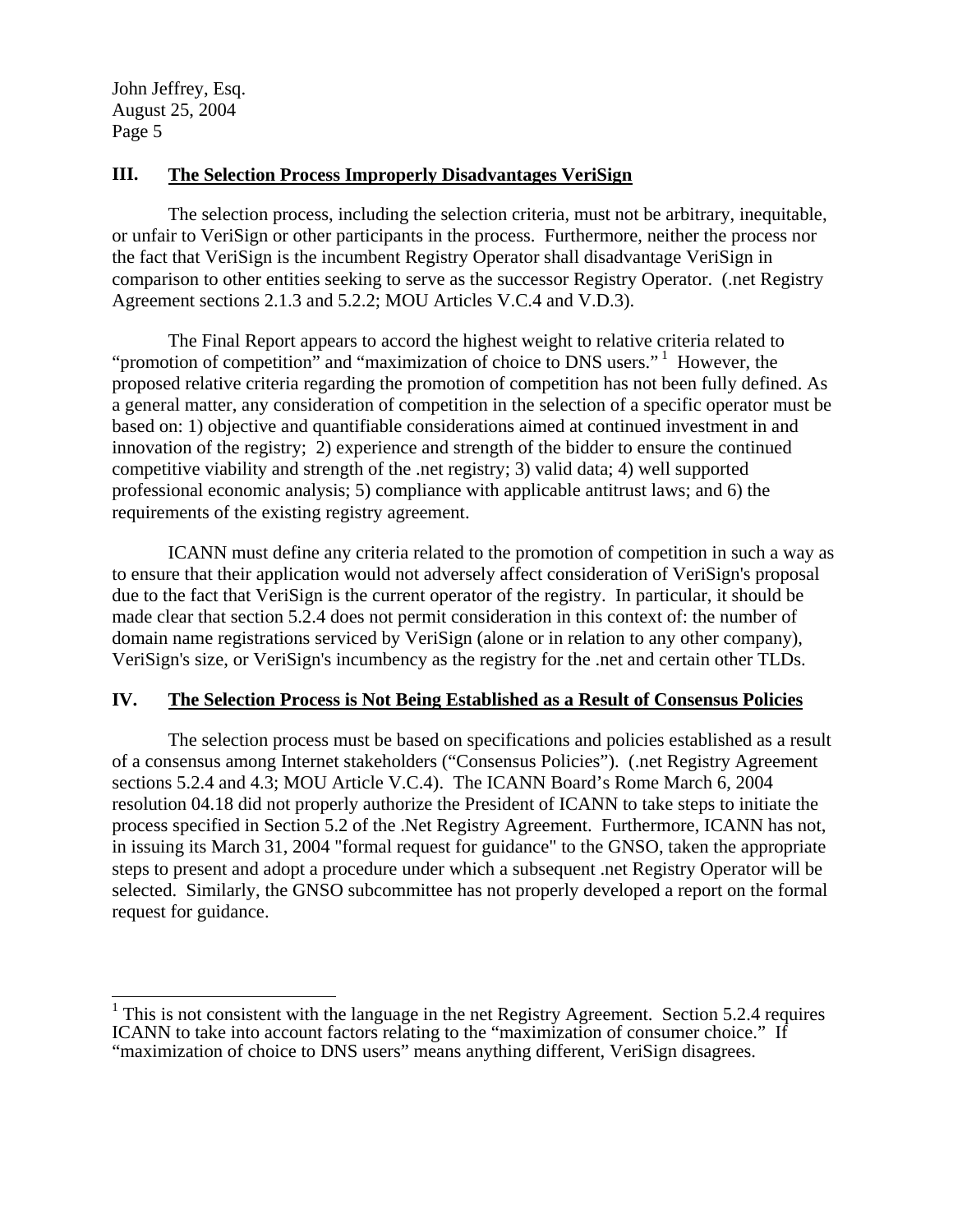ICANN also has not yet established the Independent Review Panel required by Section 4.3.2 of the .net Registry Agreement and ICANN's Bylaws, to review any challenge by the .net registry operator to "Consensus Policies" established by the ICANN Board.

### **V. The Selection Process Fails to Protect the Investments and Expectations of Existing Users**

The selection process must protect the investments and expectations of existing users of .net. The process outlined in the Final Report fails sufficiently to do this.

While the Report includes "Absolute Criteria Related to Continuity" ("grandfathering"), which state that "existing registrants in .net should be able to maintain their registrations on terms materially consistent with their existing contracts," it relegates to the lowest weight relative criteria related to existing services. It seems inconsistent to have continuity as an absolute criterion, while at the same time not placing a high priority on maintenance of existing services, especially those that impact large numbers of users such as internationalized domain names. A lesson can be learned from the Public Interest Registry in their transition as the .org TLD registry operator: they decided to not continue supporting previously registered IDNs only to later reverse their position because of strong customer objections.

Criteria related to continuity should be weighted higher than certain other criteria related to consumer choice or price. Consumers have already made choices based on services currently offered with .net. Furthermore, discontinuance of existing services would have a direct impact on consumers, whereas consumers have little or no choice with regard to the registry operator except in the selection of the TLD and there is no documented correlation between registry price and the registrar price that consumers pay.

# **VI. The Selection Process Is Not Adequately Subject to Public Comment**

The selection process and criteria must be subject to public explanation and comment. (MOU Article V.8.B). While the GNSO has solicited public comments on the draft criteria, and in the Final Report attaches as Annex 4 such comments, it is apparent that the subcommittee has not sufficiently considered the comments submitted. Virtually all of VeriSign's earlier comments and correspondence to ICANN and the GNSO have been ignored. In order to make the process meaningful, comments must be considered and feedback provided on which comments were accepted and rejected and the rationale behind such actions.

# **VII. The Selection Process Fails to Comply with ICANN's Bylaws**

Annex A of ICANN's Bylaws, as amended, purports to prescribe the procedures by which the Generic Names Supporting Organization (GNSO) must conduct its policy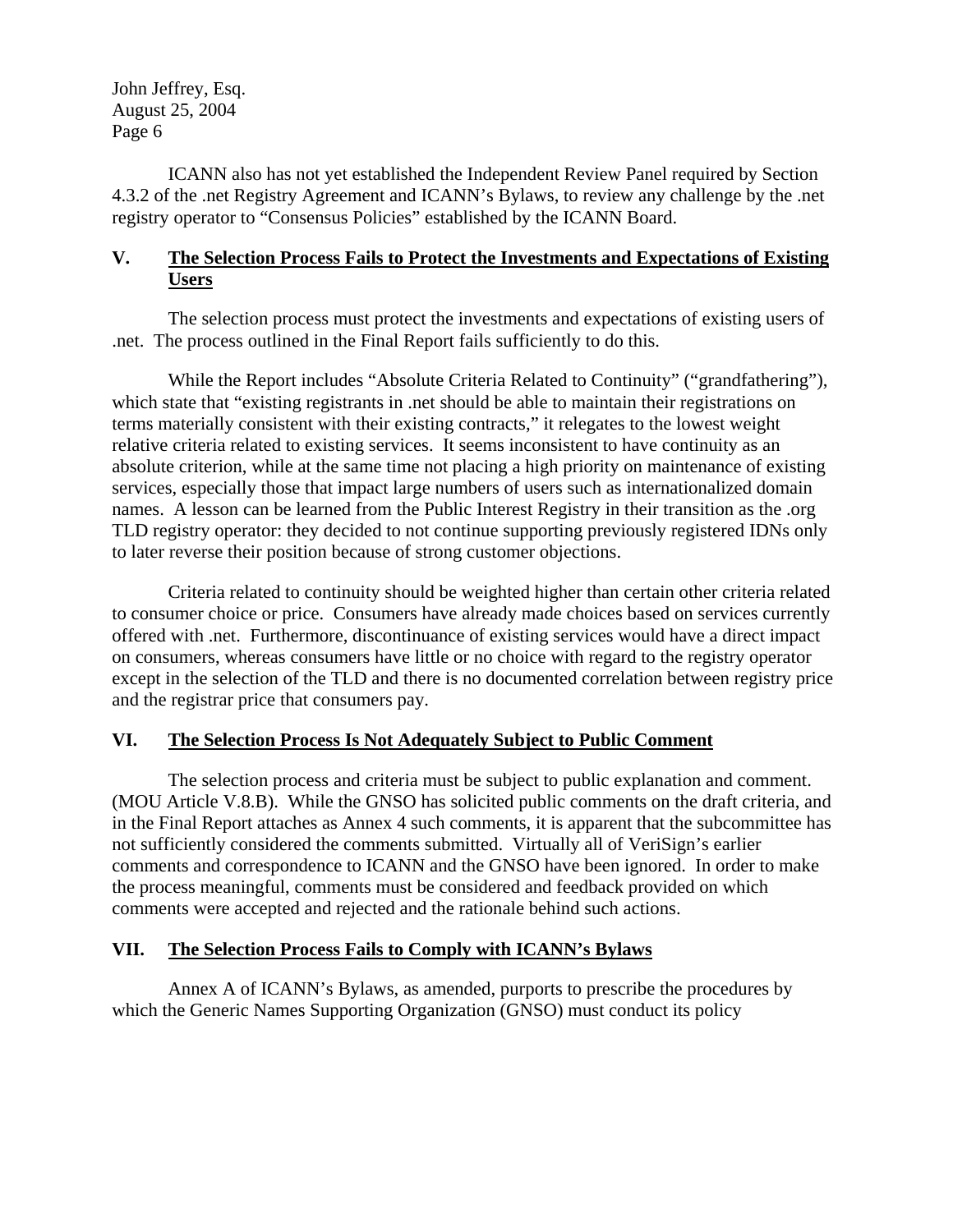development process ("PDP").<sup>[2](#page-6-0)</sup> The Final Report and the actions of the .net subcommittee of the GNSO, as well as the actions of ICANN, have not complied with these requirements. The procedures in the Bylaws exist in part to ensure the openness, transparency and objectivity of ICANN's decision-making process. The failure to follow these procedures prejudices the selection process.

These developed procedures should not be ignored nor changed, absent proper consideration and lawful process. If the Final Report is intended to serve another purpose, such purpose should be stated by the GNSO subcommittee referencing its authority under ICANN's Bylaws or other relevant policies.

Regardless of the GNSO's reasons for disregarding the PDP, the GNSO must strictly adhere to the PDP provisions, particularly in light of the importance of the issues and policies being considered, and in view of the provisions of the .net Registry Agreement requiring a fair, open and transparent process. Anything less distorts the process, decreases the legitimacy of the GNSO's work, casts doubt on any "consensus" position that may result from that work, and exposes the process to claims of lack of transparency and fairness.

In addition to the specific comments below, it is not clear whether the GNSO Council decided to form a task force or decided to respond to ICANN's request for a consensus "policy" statement without forming a task force.

The Council purported to form what it has referred to as a "subcommittee." The GNSO Council is not a committee of the Board of Directors and therefore it lacks the capacity to form the appropriate subcommittee. Indeed, ICANN's Bylaws do not appear to authorize the GNSO Council to form any committees. A review of the actions of the "subcommittee" to date leads to the conclusion that it has functioned more like what the PDP process calls a task force. The Draft Report fails to cite the relevant authority under which the subcommittee is acting and fails to address the deficiencies therein.

Specific cases where the PDP procedures were not followed are listed here in summary (without limitation) and described in further detail in Appendix B to VeriSign's June 18, 2004 comments to the GNSO .net subcommittee, citing the applicable section from the ICANN Bylaws, Annex A:

Section 2 describes the process by which an Issue Report shall be created, its scope, required deadlines, and purpose. The process has been deficient in the following, among other, respects:

<span id="page-6-0"></span><sup>&</sup>lt;sup>2</sup> Although VeriSign expresses no opinion at this time as to the propriety of the PDP or whether it is consistent with applicable requirements, it reserves its right to do so.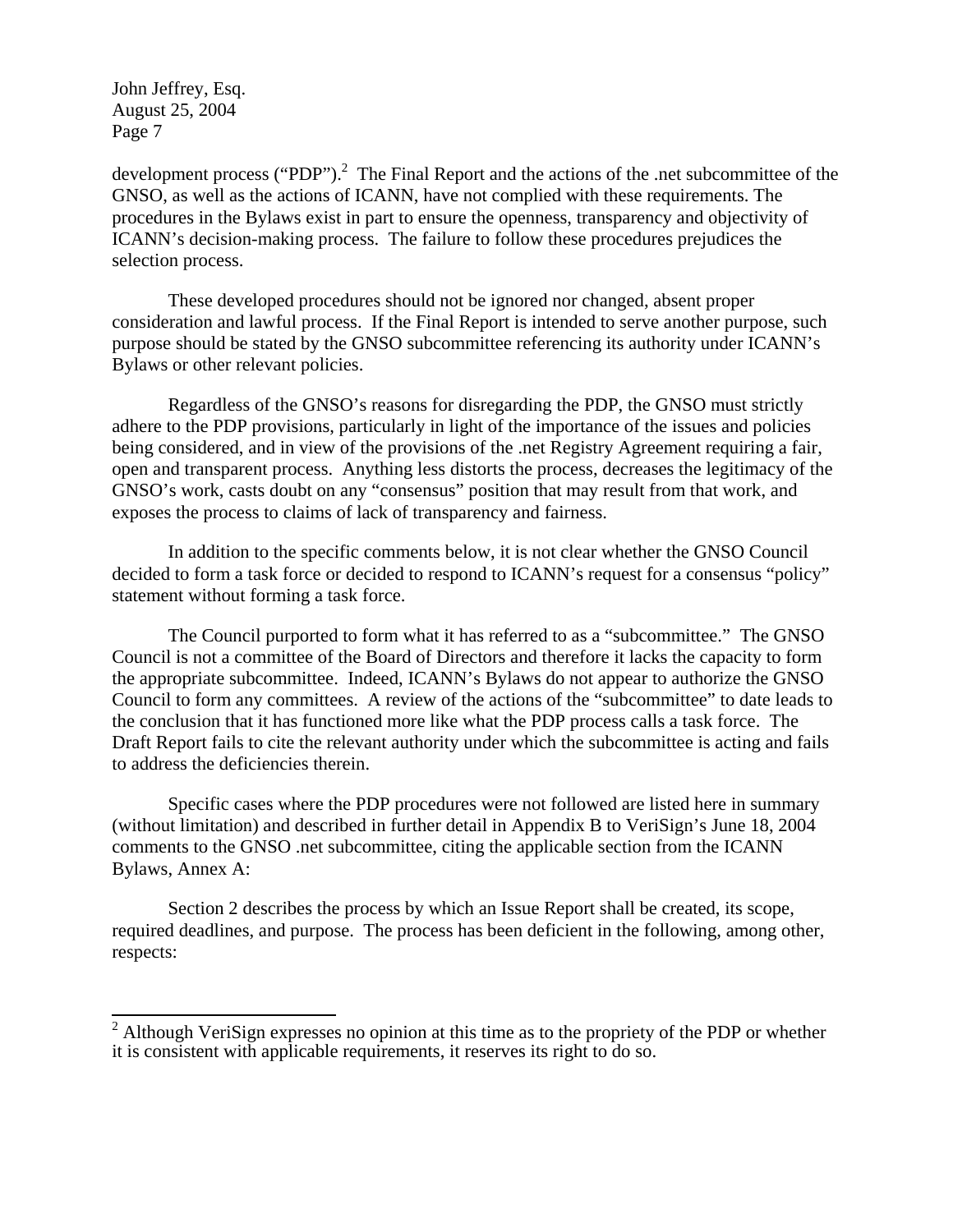- The request of ICANN staff was sent to the GNSO Council 25 days after Board action instead of the required 15 days;
- There is no evidence that the required Issue Report, containing even the minimum information and instruction required by Section 2, was created or transmitted to the GNSO Council; and
- The request sent to the GNSO Council was not accompanied by an opinion of the ICANN General Counsel.

Section 4 (and by reference Sections 7 and 8) describe the manner in which a PDP shall be initiated. The process has been deficient in the following, among other, respects:

- There is no public posting of the minutes of the GNSO Council meeting that allegedly took place on 1 April 2004 authorizing the creation of the "Subcommittee," notwithstanding the fact that under the Bylaws those minutes should have been posted by 22 April; and
- There does not appear to be any public record of a vote by the Council.

Sections 5-7 describe the composition and selection of task forces, their role and the collection of information, and the public notification of the PDP. The process has been deficient in the following, among other, respects:

Section 5

- There has been a lack of involvement of the ICANN Staff Manager; and
- There has been a lack of transparency in requesting appointment of representatives to the Subcommittee.

Section 6

• The first request for public comment did not occur upon initiation of the PDP but rather 57 days later.

Section 7(b)

- There is no evidence of a charter created by the GNSO Council; and
- No specific directions to the "Subcommittee" were published by the GNSO Council, nor were any specific guidelines developed, to assure that the Subcommittee does not deviate from instructions of the GNSO Council.

Section 7(d)

• The constituency statement previously submitted failed to contain even the minimum disclosures required by Section 7(d) for the Subcommittee's consideration of those statements (i.e., voting results, how the constituency arrived at its position in the statement, dissenting or opposing positions of constituency members to the position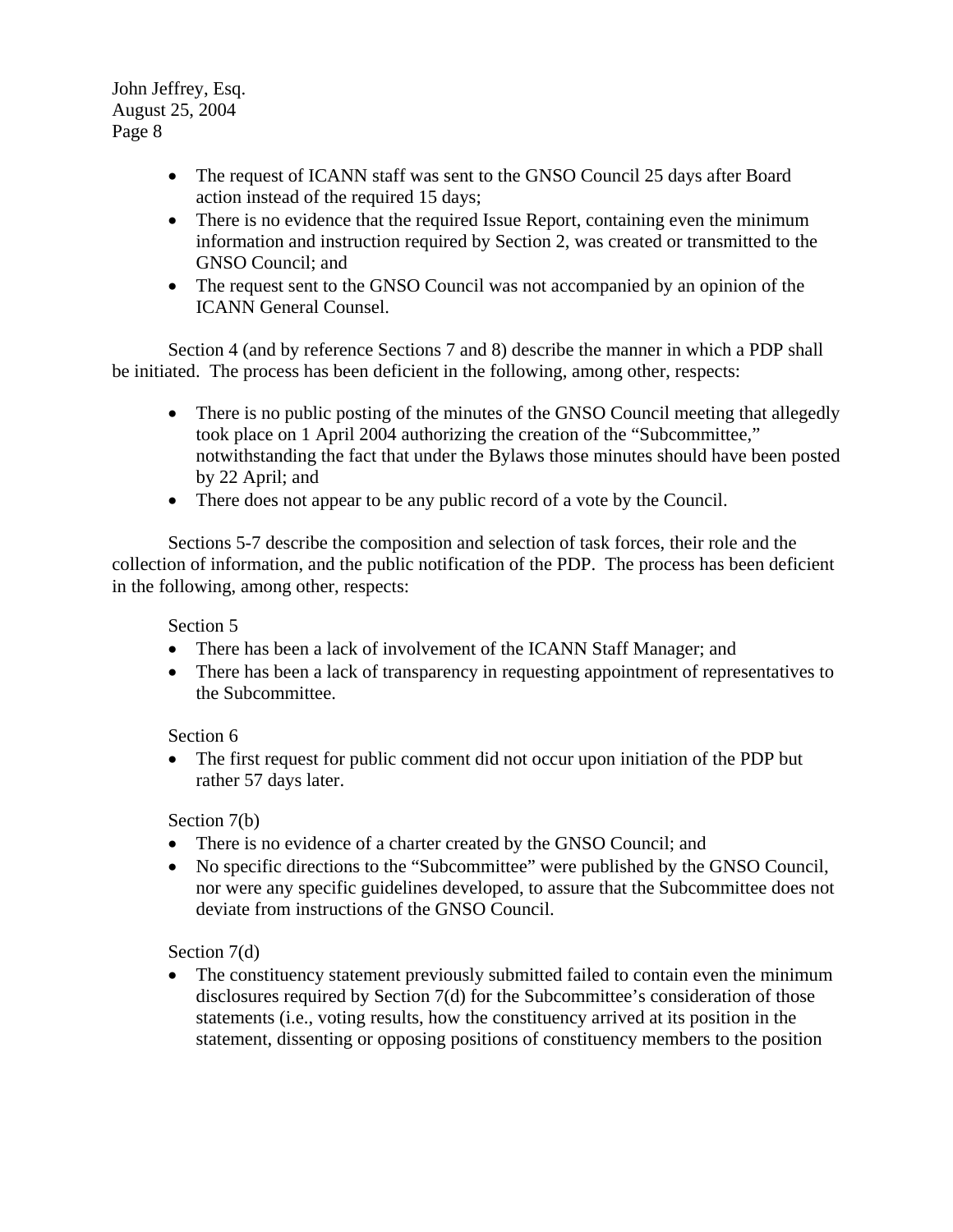> submitted as the consensus position in the constituency statement, any analysis of time or impact on the constituency, etc.).

Section 7(e)

- The Final Report does not contain most of the disclosures or information required; and
- None of the following dates were met:
	- The Preliminary Report was due not later than 12 May;
	- A Final Report was due not later than 17 May;
	- The Final Report was supposed to be posted by 22 May; and
	- The GNSO Council should have called for a meeting of the full Council to consider the Final Report by 2 June 2004.

 Section 8 describes the procedure if no task force is formed. The process has been deficient in the following, among other, respects:

- GNSO constituencies did not appoint representatives within 10 days;
- Representatives generally did not solicit comments from their constituencies;
- Constituency statements were not received from all the constituencies as required. And the statements which were received were wholly deficient in that it is reasonable to assume that statements received by the GNSO Council should contain disclosures similar to those required of constituency statements submitted to a task force; and
- The ICANN Staff Manager did not compile an Initial Report and post it within 50 days of the PDP initiation.

Section 11 describes the process by which the Final Report and the GNSO Council's deliberations are to be reported to the Board. The process is deficient in the following, among other, respects:

• There is no evidence that the required Board Report was submitted to the Board within five days after the GNSO Council's adoption of the Final Report.

In light of the above deficiencies in the process, ICANN needs to act now to remedy the prejudice to the process of selection. In addition, in light of the proceedings to date, including the lack of transparency in the process, it is imperative that ICANN require the identification of all conflicts of interests of GNSO members participating in the process.

\* \* \* \* \*

I look forward to receiving your response. If you have any questions, please do not hesitate to contact me.